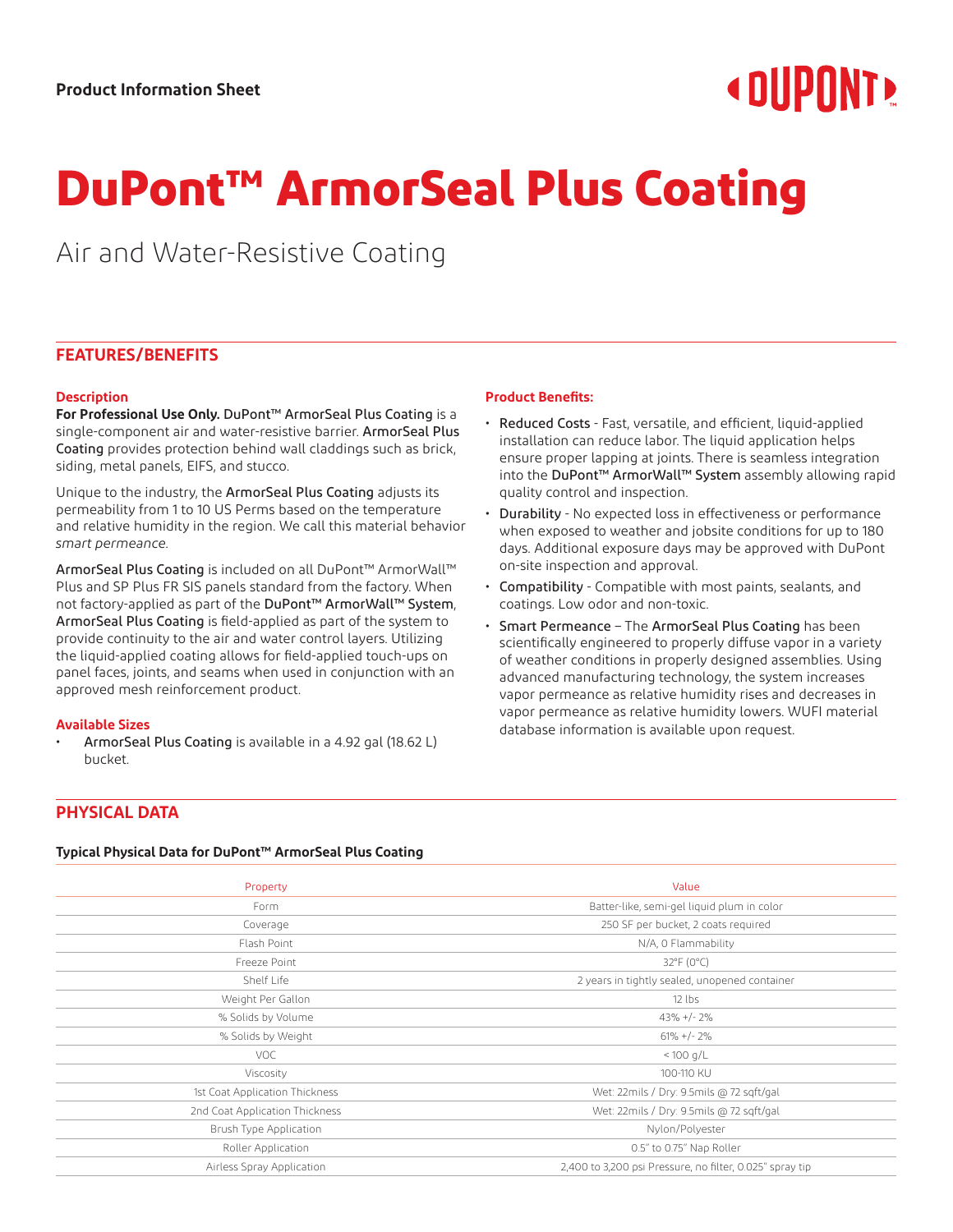# **PROPERTIES**

#### **Typical Performance Properties for DuPont™ ArmorSeal Plus Coating**

| Property                                                                            | <b>Test Method</b> | Criteria                                                                                                      | Results           |
|-------------------------------------------------------------------------------------|--------------------|---------------------------------------------------------------------------------------------------------------|-------------------|
| Pull Adhesion                                                                       | <b>ASTM D4541</b>  | > 80 psi (551 kPa)                                                                                            | Pass              |
| Blistering                                                                          | ASTM D714          | Visible blistering not allowed                                                                                | No blisters       |
| Resistence to Wind Driven Rain                                                      | ASTM D6904         | Tested at 90 mph+                                                                                             | Pass              |
| Water Penetration                                                                   | ASTM F331          | No visible water penetration at the<br>sheathing joints as viewed from the back<br>of the panel               | Pass              |
| Water Vapor Permeability                                                            | ASTM F96           | Wet Cup Method B                                                                                              | <10 US perms      |
|                                                                                     |                    | Fire Testing                                                                                                  |                   |
| Fire Propagation Characteristics of<br>Exterior Non-Load Bearing Wall<br>Assemblies | NFPA1 285          | Must resist flame propagation and flame<br>spread and maintain required heat levels<br>as part of an assembly | Pass <sup>2</sup> |
|                                                                                     |                    |                                                                                                               |                   |

1 National Fire Protection Association 2 As part of the DuPont™ ArmorWall™ System

# **PRODUCT PREPARATION AND APPLICATION**

Stir well prior to use. Product is formulated to proper consistency, do not thin. Apply when ambient conditions are between 50°F and 90°F (10°C and 32°C) for best results. Avoid application in direct sun. Ensure adequate ventilation in application area. Ensure surface is free from any contaminants and is dry prior to application. It is recommended to perform a field adhesion test prior to application to surfaces other than MgO to confirm desired results.

Apply product using 0.5" to 0.75" nap roller, a 4" nylon/polyester brush, or an airless sprayer at 0.5 gallons per minute or greater with a 0.025" spray tip. Product requires a two-coat application at 22 wet mils per coat. Apply the first coat onto surface and ensure no voids or holes are uncovered. Product may be dry to the touch in 1 hour based on environmental conditions after the first coat.

Apply the second coat after the first coat is dried. Ensure no voids or holes are in the coating. The second coat may be dry to the touch in 4 hours based on environmental conditions. Fully cured in seven to fourteen days. Cure duration subject to low temperature or high humidity conditions.

#### **Warranty**

Ten-year limited warranty may be applicable when used as a component in the DuPont™ ArmorWall™ System. Visit www.ArmorWall.DuPont.com or contact your DuPont representative for details.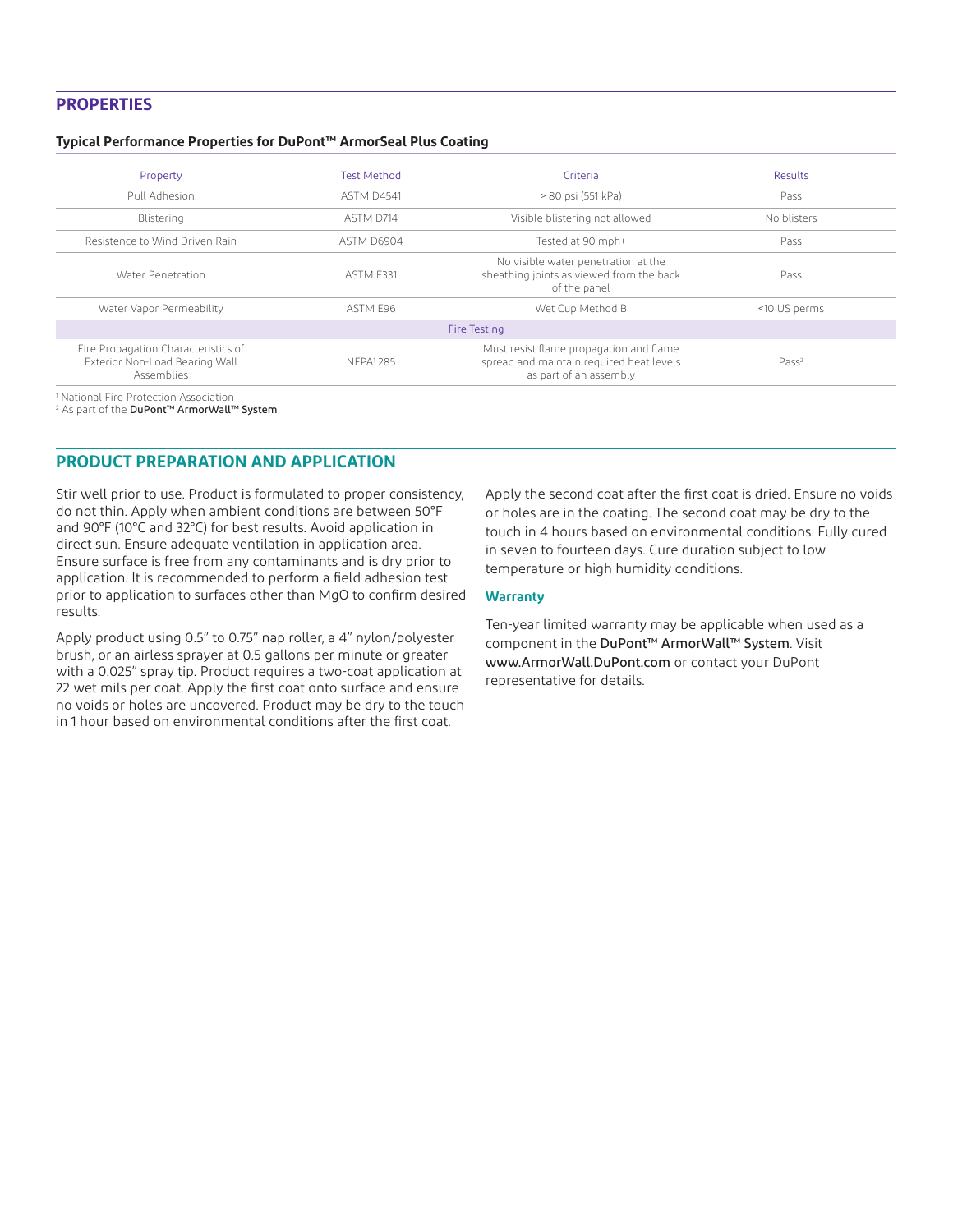# **HANDLING**

**WARNING: For Professional Use Only –** Read and follow the entire Handling section and the Safety Data Sheets carefully before use. The information below is designed to protect the user and allow for safe use and handling of DuPont™ ArmorSeal Brand products. Follow all applicable federal, state, local and employer regulations.

## **Storage and Handling**

- ArmorSeal Plus Coating has a two year product shelf life under normal conditions if left in unopened container.
- Seal container after use.
- Store used and unused to keep from freezing.
- Clean equipment used with soapy warm water.
- Do NOT dispose of product down the drain.
- Dispose of empty containers and used rags in accordance with current federal, state, and local regulations.
- Protect to keep from freezing.
- Keep children away from bucket with even a small amount of liquid.

As with any construction site, follow basic safety practices. Follow all spray equipment instructions and warnings. Avoid contact with eyes. It is recommended that spray applicators and those working in the spray area wear eye protection such as safety glasses with side shields or googles. Avoid prolonged contact with skin. Gloves are recommended for prolonged exposures. Ensure adequate ventilation during spray applications. Do not take internally. Avoid breathing in spray mist or vapors. Apply product and allow product to dry in adequate ventilation.

# **CAUTION: KEEP OUT OF REACH OF CHILDREN.**

## **Product Limitations**

- Do NOT apply to non-MgO substrates without significant substrate preparation and consultation with the manufacturer.
- Apply when ambient conditions are between 50°F and 90°F (10°C and 32°C) for best results. Avoid application in direct sun.
- For above grade application.
- Not for use as an exterior finish.
- Utilization of a slip sheet is necessary for stucco cladding applications.
- Must be covered by cladding within 180 days. Open rainscreens with joints no greater than 1/4" are allowed for long term exposure.

## **Regulatory Compliance**

- South Coast Air Quality Management District (SCAQMD)
- California Air Resource Board (CARM SCM 2007)
	- Suggested Control Measure (CARB SCM 2007)